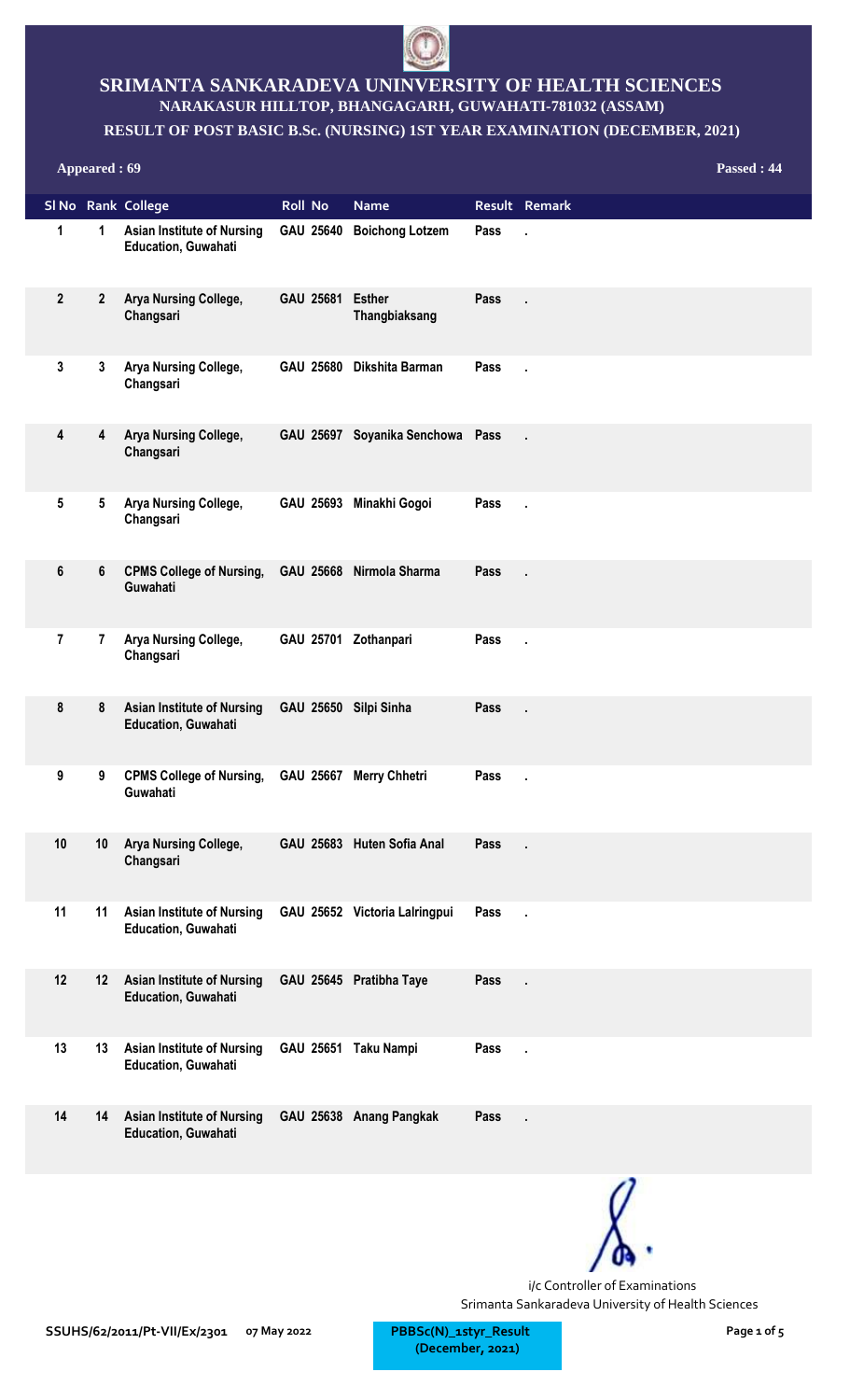|    |    | SI No Rank College                                              | <b>Roll No</b>        | <b>Name</b>                         |      | Result Remark |
|----|----|-----------------------------------------------------------------|-----------------------|-------------------------------------|------|---------------|
| 15 | 15 | Arya Nursing College,<br>Changsari                              |                       | GAU 25672 Anamika Phukon            | Pass |               |
| 16 | 16 | <b>Asian Institute of Nursing</b><br><b>Education, Guwahati</b> |                       | GAU 25647 Rafael Mary Lawai         | Pass |               |
| 17 | 16 | Arya Nursing College,<br>Changsari                              |                       | GAU 25678 Chandamita Das            | Pass |               |
| 18 | 17 | Arya Nursing College,<br>Changsari                              |                       | GAU 25686 Lasimai Sungoh            | Pass |               |
| 19 | 18 | <b>Asian Institute of Nursing</b><br><b>Education, Guwahati</b> |                       | GAU 25646 Rachel Ratan              | Pass | ä,            |
| 20 | 19 | Arya Nursing College,<br>Changsari                              |                       | GAU 25690 Malsawmdawngkimi Pass     |      | ä,            |
| 21 | 20 | Arya Nursing College,<br>Changsari                              |                       | GAU 25679 Diksha Basumatary         | Pass |               |
| 22 | 21 | <b>Asian Institute of Nursing</b><br><b>Education, Guwahati</b> |                       | GAU 25639 Anima Boko                | Pass |               |
| 23 | 22 | Arya Nursing College,<br>Changsari                              | GAU 25684 Irani Gogoi |                                     | Pass | ×             |
| 24 | 23 | Arya Nursing College,<br>Changsari                              |                       | GAU 25685 Kangkana Boruah           | Pass |               |
| 25 | 24 | Arya Nursing College,<br>Changsari                              | GAU 25675             | Bhaygayrima<br><b>Bhuyan</b>        | Pass | ä,            |
| 26 | 25 | Arya Nursing College,<br>Changsari                              |                       | GAU 25682 Gayatree Devi             | Pass | ä,            |
| 27 | 26 | <b>CPMS College of Nursing,</b><br>Guwahati                     |                       | GAU 25657 Catherine Lalromawii Pass |      | $\mathbf{r}$  |
| 28 | 27 | <b>Asian Institute of Nursing</b><br><b>Education, Guwahati</b> |                       | GAU 25641 Chachai Ningshen          | Pass |               |
| 29 | 28 | <b>CPMS College of Nursing,</b><br>Guwahati                     |                       | GAU 25669 Shilpi Upadhaya           | Pass | k,            |
| 30 | 29 | Arya Nursing College,<br>Changsari                              |                       | GAU 25696 Rabia Basumatary          | Pass | ×,            |

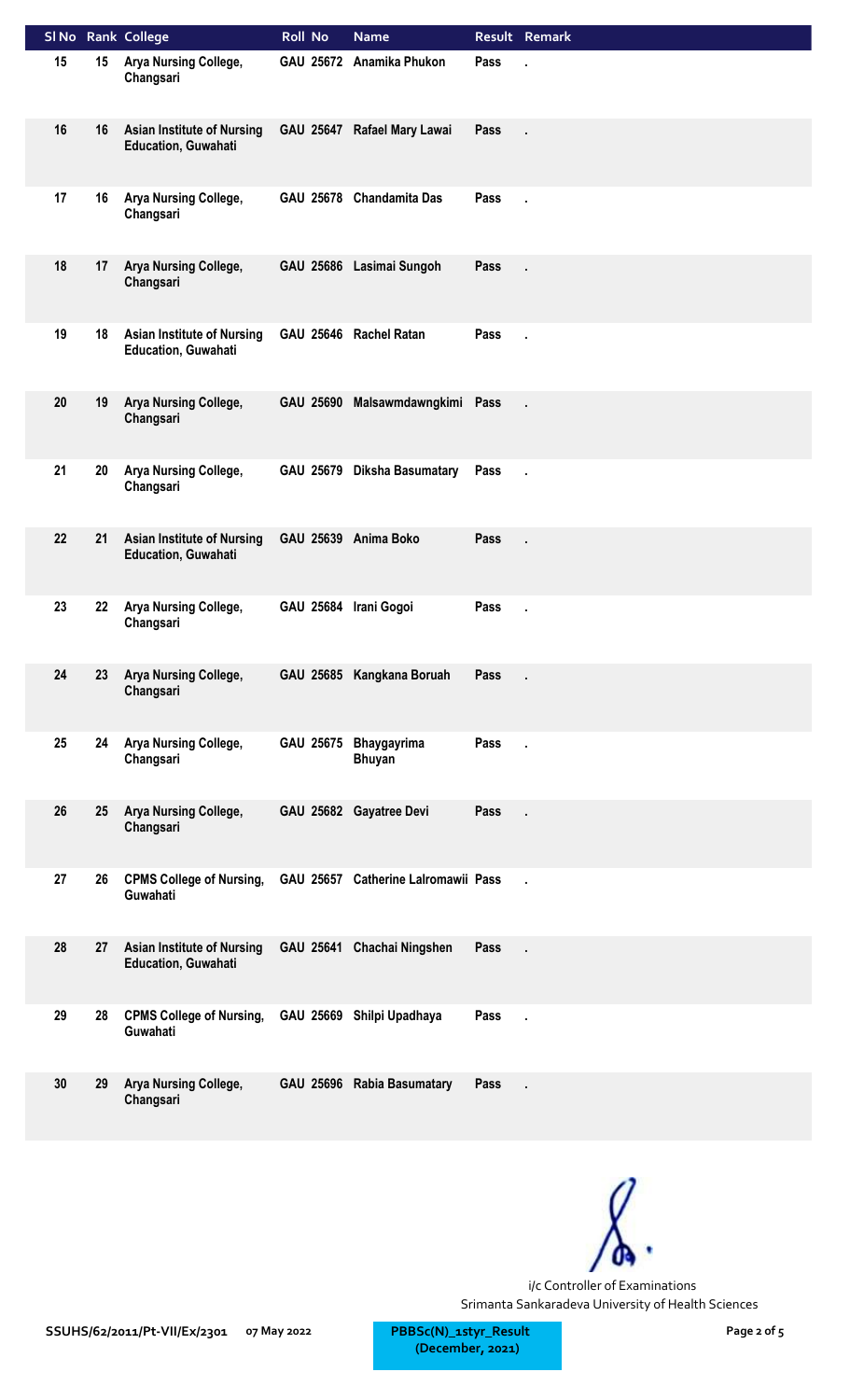|    |    | SI No Rank College                                                | <b>Roll No</b>       | <b>Name</b>                              |      | Result Remark                                                          |
|----|----|-------------------------------------------------------------------|----------------------|------------------------------------------|------|------------------------------------------------------------------------|
| 31 | 30 | <b>Asian Institute of Nursing</b><br><b>Education, Guwahati</b>   | GAU 25649            | Silgamchi T. Sangma Pass                 |      | ×,                                                                     |
| 32 | 31 | Arya Nursing College,<br>Changsari                                |                      | GAU 25700 Toyum Ngomdir                  | Pass |                                                                        |
| 33 | 32 | <b>Asian Institute of Nursing</b><br><b>Education, Guwahati</b>   |                      | GAU 25642 Damon-I Phawa                  | Pass |                                                                        |
| 34 | 32 | <b>Asian Institute of Nursing</b><br><b>Education, Guwahati</b>   |                      | GAU 25648 Runahi Shadap                  | Pass |                                                                        |
| 35 | 33 | <b>CPMS College of Nursing,</b><br>Guwahati                       |                      | GAU 25663 Jaibone Pertin                 | Pass | Ŷ.                                                                     |
| 36 | 34 | <b>Asian Institute of Nursing</b><br><b>Education, Guwahati</b>   |                      | GAU 25644 Madhumita Tudu                 | Pass | l,                                                                     |
| 37 | 35 | <b>CPMS College of Nursing,</b><br>Guwahati                       | GAU 25662            | Ibalamonshisha<br>Lymba                  | Pass |                                                                        |
| 38 | 36 | <b>Asian Institute of Nursing</b><br><b>Education, Guwahati</b>   | GAU 25643 Lalrohlui  |                                          | Pass |                                                                        |
| 39 | 37 | <b>CPMS College of Nursing,</b><br>Guwahati                       |                      | GAU 25656 Benny Sawin                    | Pass | ×,                                                                     |
| 40 | 38 | Arya Nursing College,<br>Changsari                                | <b>GAU 25689</b>     | <b>Mallika Neog</b>                      | Pass |                                                                        |
| 41 | 38 | <b>NEPNI College of Nursing,</b><br>Alikash, Hajo Road,<br>Kamrup | GAU 25704 Kiran Devi |                                          | Pass | ä,                                                                     |
| 42 | 39 | Arya Nursing College,<br>Changsari                                |                      | GAU 25692 Mili Basumatary                | Pass | ÷.                                                                     |
| 43 | 40 | Arya Nursing College,<br>Changsari                                |                      | GAU 25673 Ansuli Daimari                 | Pass | ä,                                                                     |
| 44 | 40 | Arya Nursing College,<br>Changsari                                | <b>GAU 25674</b>     | <b>Badasuklang Marba</b><br><b>Majaw</b> | Pass | J.                                                                     |
| 45 |    | <b>CPMS College of Nursing,</b><br>Guwahati                       | GAU 25653            | Aklima Sultana<br>Parbin                 | Fail | Fail in Psychology, Microbiology, Medical &<br><b>Surgical Nursing</b> |
| 46 |    | <b>CPMS College of Nursing,</b><br>Guwahati                       |                      | GAU 25654 Anya Kop Bini                  | Fail | Fail in Psychology, Microbiology                                       |



**07 May 2022 Page 3 of 5 (December, 2021)**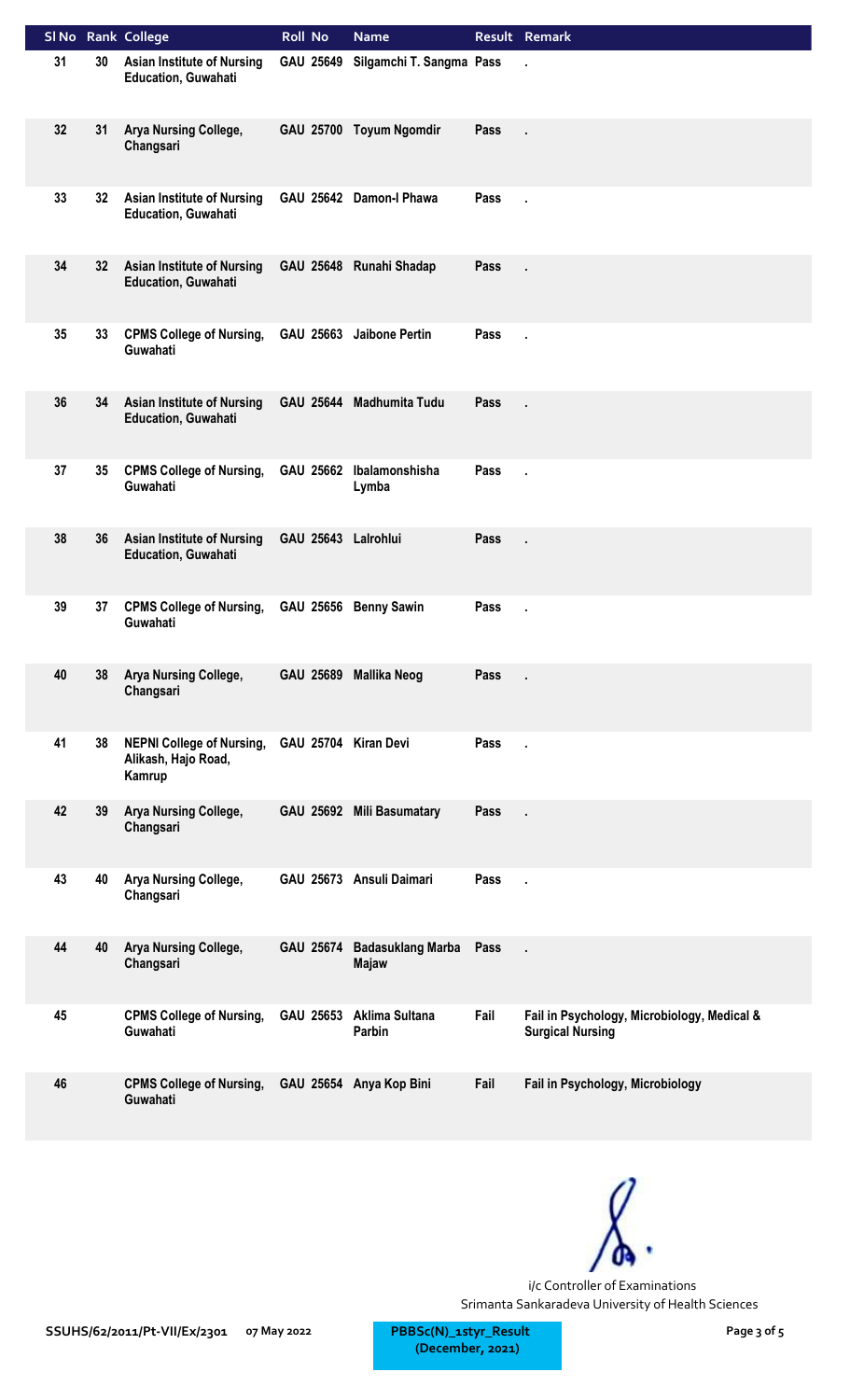| SI No Rank College |                                             | <b>Roll No</b>       | <b>Name</b>                                |      | <b>Result Remark</b>                                                                                                                                  |
|--------------------|---------------------------------------------|----------------------|--------------------------------------------|------|-------------------------------------------------------------------------------------------------------------------------------------------------------|
| 47                 | <b>CPMS College of Nursing,</b><br>Guwahati | GAU 25655            | <b>Benny Garretth</b><br><b>Thangkhiew</b> | Fail | Fail in Nutrition & Dietetics, Biochemistry &<br>Biophysics, Psychology, Microbiology, Child<br><b>Health Nursing, Medical &amp; Surgical Nursing</b> |
| 48                 | <b>CPMS College of Nursing,</b><br>Guwahati | <b>GAU 25658</b>     | <b>Chanda Damin</b>                        | Fail | Fail in Microbiology, Medical & Surgical Nursing                                                                                                      |
| 49                 | <b>CPMS College of Nursing,</b><br>Guwahati | GAU 25659            | Christina<br>Vanlalhlimpuii                | Fail | Fail in Biochemistry & Biophysics, Microbiology,<br><b>Medical &amp; Surgical Nursing</b>                                                             |
| 50                 | <b>CPMS College of Nursing,</b><br>Guwahati | GAU 25660            | Dakmik Kadu                                | Fail | Fail in Psychology, Medical & Surgical Nursing                                                                                                        |
| 51                 | <b>CPMS College of Nursing,</b><br>Guwahati | GAU 25661            | <b>Gabriel Lalhriattiri</b>                | Fail | Fail in Nutrition & Dietetics, Psychology,<br>Microbiology, Medical & Surgical Nursing                                                                |
| 52                 | <b>CPMS College of Nursing,</b><br>Guwahati | GAU 25664            | <b>Khushbu Chetri</b>                      | Fail | <b>Fail in Medical &amp; Surgical Nursing</b>                                                                                                         |
| 53                 | <b>CPMS College of Nursing,</b><br>Guwahati | <b>GAU 25665</b>     | Lalhlupuii                                 | Fail | Fail in Nutrition & Dietetics, Biochemistry &<br>Biophysics, Psychology, Microbiology, Child<br><b>Health Nursing, Medical &amp; Surgical Nursing</b> |
| 54                 | <b>CPMS College of Nursing,</b><br>Guwahati | GAU 25666            | Malsawmthangi                              | Fail | Fail in Psychology, Medical & Surgical Nursing                                                                                                        |
| 55                 | <b>CPMS College of Nursing,</b><br>Guwahati | GAU 25670 Tana Budri |                                            | Fail | Fail in Microbiology, Child Health Nursing, Medical<br>& Surgical Nursing                                                                             |
| 56                 | <b>CPMS College of Nursing,</b><br>Guwahati | <b>GAU 25671</b>     | Zonunpari                                  | Fail | Fail in Nutrition & Dietetics, Biochemistry &<br>Biophysics, Microbiology, Medical & Surgical<br><b>Nursing</b>                                       |
| 57                 | Arya Nursing College,<br>Changsari          | <b>GAU 25676</b>     | <b>Binoty Basumatary</b>                   | Fail | Fail in Microbiology, Maternal Nursing                                                                                                                |
| 58                 | <b>Arya Nursing College,</b><br>Changsari   |                      | GAU 25677 C. Lalruatkimi                   | Fail | <b>Fail in Microbiology</b>                                                                                                                           |
| 59                 | <b>Arya Nursing College,</b><br>Changsari   | <b>GAU 25687</b>     | Liensi Neog                                | Fail | Fail in Nutrition & Dietetics, Biochemistry &<br>Biophysics, Psychology, Microbiology, Child<br><b>Health Nursing, Medical &amp; Surgical Nursing</b> |
| 60                 | Arya Nursing College,<br>Changsari          |                      | GAU 25688 Lushi Talom                      | Fail | <b>Fail in Microbiology</b>                                                                                                                           |
| 61                 | Arya Nursing College,<br>Changsari          | GAU 25691            | Meghali Mech                               | Fail | Fail in Psychology, Microbiology, Medical &<br><b>Surgical Nursing</b>                                                                                |
| 62                 | Arya Nursing College,<br>Changsari          | <b>GAU 25694</b>     | <b>Partha Pratim</b><br><b>Bharadwaj</b>   | Fail | Fail in Nutrition & Dietetics, Biochemistry &<br>Biophysics, Microbiology, Child Health Nursing,<br><b>Medical &amp; Surgical Nursing</b>             |